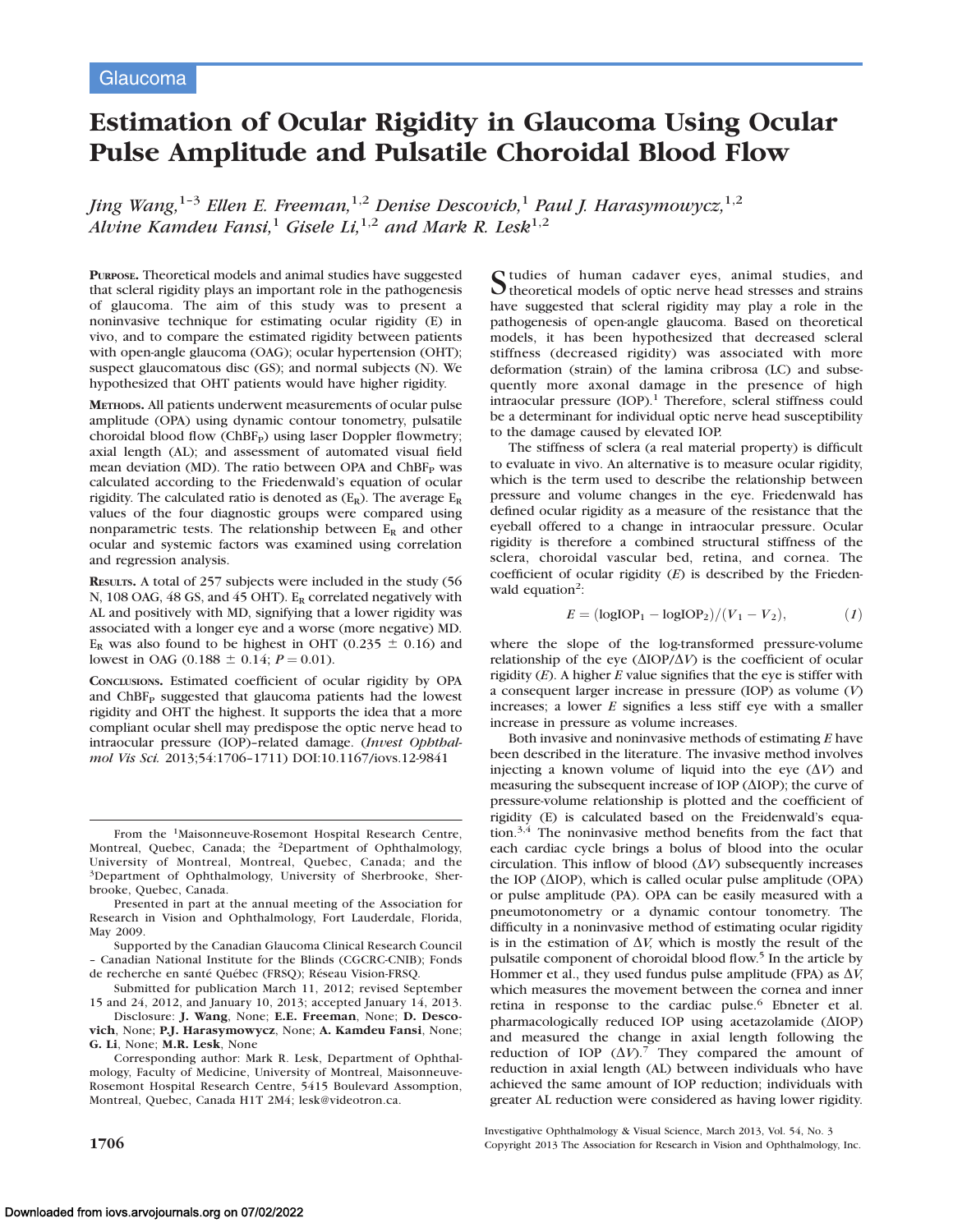Both noninvasive methods, using either FPA or AL, estimated  $\Delta V$  by measuring the anterior to posterior expansion of the corneoscleral shell, which is itself dependent on the ocular rigidity, the preexisting volume of the choroidal circulation, and the preexisting IOP level.<sup>8</sup> It may, therefore, be more pertinent to use a variable that indicates the amount of blood injected into the eye with each cardiac cycle as an indicator of  $\Delta V$  rather than a variable indicating the response of ocular coat to an increase in volume.

The increase in ocular volume associated with each cardiac pulse  $(\Delta V)$  is predominantly the pulsatile component of choroidal circulation.<sup>5</sup> It can be measured noninvasively by one of the three instruments: the Langham ocular blood flow system, laser interferometry, or subfoveal laser Doppler flowmetry. All three methods have their own limitation. The Langham ocular blood flow system, using a pneumotonometry interfaced with a microcomputer, measures the pulse amplitude (i.e., OPA) and derives from it the pulsatile ocular blood flow (POBF) assuming a constant rigidity for each eye. Since the ocular rigidity varies between eyes, POBF is not an accurate indicator of  $\Delta V^{5,8}$  Laser interferometry measures FPA, as previously mentioned, which is the expansion of the distance between the cornea and inner retina with each cardiac pulse.<sup>9</sup> The inward expansion of the inner retina is likely the result of choroidal filling with each cardiac pulse. The limitation of using FPA as  $\Delta V$  is that the cornea, and probably the posterior sclera, also move significantly outward with each pulse, and these movements depend on the rigidity of corneoscleral coat.<sup>10</sup> Therefore, using FPA as  $\Delta V$  is also biased by ocular rigidity.

Subfoveal laser Doppler flowmetry (LDF) measures the movement of red blood cells based on the Doppler principles.<sup>11</sup> Due to the lack of retinal vessel in the subfoveal region, the movement of red blood cells detected by LDF is of choroidal origin. LDF provides three choroidal blood flow parameters: choroidal blood velocity (ChBVel) in units of Hz; choroidal blood volume (ChBVol) in arbitrary units (AU); and choroidal blood flow (ChBF) in AU. The three parameters are related to each other through the equation: ChBF =  $k \times$  ChBVel  $\times$  ChBVol, where k is a proportionality constant. LDF measures the subfoveal choroidal blood flow continuously and detects in this flow the cardiac pulse. Therefore, both systolic and diastolic values of the three variables are measured, and the mean and the pulsatility (the difference between the systolic and diastolic values) of each variable are calculated. The mean values of ChBVel, ChBVol, and ChBF are reported by most of studies in the subject of subfoveal blood flow. They are decreased in myopic patients, in patients with high IOP, in glaucoma patients, and in patients with age-related macular degeneration.<sup>12</sup> The mean ChBF also demonstrates autoregulatory capacity within a certain range of blood pressure; it is maintained when the ocular perfusion pressure (OPP) is decreased through the manipulation of IOP or blood pressure.<sup>12,13</sup> The pulsatile choroidal blood flow (ChBF<sub>P</sub>) is calculated by LDF as the following:  $ChBF_P = (systolic ChBF$ diastolic ChBF)/systolic ChBF.

The mean ChBF reflects both the steady and pulsatile components of choroidal circulation whereas ChBF<sub>P</sub> reflects solely the pulsatile component.  $ChBF<sub>P</sub>$  is less well-studied than the mean ChBF. In the article published by Riva et al.,  $ChBF<sub>P</sub>$  is influenced by the perfusion pressure (i.e., both blood pressure and IOP $13$ 

Among the three estimates of pulsatile choroidal blood flow  $(\Delta V)$ , POBF and FPA reflect the pulsatile blood flow of the entire choroidal circulation, but both measurements are influenced by the rigidity of the ocular coats. On the other hand, ChBF<sub>P</sub> measures a fraction of the pulsatile choroidal blood flow in the subfoveal region. It is, however, likely to reflect the true pulsatile choroidal component as it measures directly the velocity of the red blood cells within the choroidal vessels, and the extrapolation of ChBF<sub>P</sub> does not depend on the movement of the corneoscleral shell.

OPA is the fluctuation of IOP within each cardiac cycle the pulse-related IOP change.<sup>14,15</sup> Studies have shown that OPA is proportionally related to IOP and inversely related to axial length.15 Even though POBF is calculated from OPA, OPA is not a direct indicator of pulsatile blood flow as ocular rigidity is a major confounding factor.<sup>8</sup> OPA increases whereas POBF decreases with increased IOP.<sup>3</sup> OPA is not associated with blood pressure, perfusion pressure, or pulse pressure.<sup>16</sup>

In this paper, we are presenting a novel noninvasive method of estimating ocular rigidity (E) using dynamic contour tonometry and LDF. Dynamic contour tonometry provides the measurement of OPA ( $\Delta$ IOP). Subfoveal measurement of choroidal blood flow by LDF estimates the  $\Delta V$ . ChBF<sub>P</sub> is chosen as the  $\Delta V$  instead of the difference between the systolic and the diastolic ChBF. The reason is that  $ChBF<sub>P</sub>$  is a ratio and is less dependent on the signal strength than the absolute values of the systolic and diastolic ChBF. Substituting OPA and ChBF<sub>P</sub> as  $\Delta IOP$  and  $\Delta V$ , respectively, into the Friedenwald's equation, an estimation of  $E$  that we name  $E_R$  was calculated in a cohort of patients with clinical diagnoses ranging from normal (N), glaucoma suspect (GS), ocular hypertension (OHT) to advanced open-angle glaucoma (OAG). We hypothesized that patients with ocular hypertension would have a higher rigidity value since this increased rigidity might make them resistant to IOP-related optic nerve damage compared with patients with OAG.

## **METHODS**

### Patients

Normal subjects and patients with a diagnosis of OAG, GS, and OHT were recruited for the study. The diagnosis of OAG was based on nonoccludable angles on gonioscopy, glaucomatous optic nerve appearance on fundus exam, and corresponding visual field defect. GS had increased cup-to-disc ratio (CDR) or asymmetry of optic nerve appearance between two eyes but had normal visual fields. GS could have IOP above normal limit (greater or equal to 24 mm Hg) and might have been treated with topical IOP-lowering agent. Based on our definition, the GS group included preperimetric glaucoma patients, normal subjects with physiological increased CDR, and OHT patients with physiological increased CDR. We expected the  $E_R$  values of the GS group to be between that of OHT and glaucoma patients. OHT patients had IOP greater or equal to 24 mm Hg on three separate visits, nonoccludable angles on gonioscopy, normal optic disc appearance, and normal visual fields. Assessment and classification of optic nerve appearance was done by one of the three fellowship-trained glaucoma specialists (MRL, GL, PJH) on clinical exam. All patients had automated static visual field test (Humphrey SITA-Standard 24-2 program; Carl Zeiss Meditec, Inc., Dublin, CA). Normal subjects were recruited from the normative database of a community-based glaucoma-screening program. All normal subjects had IOP less than 23 mm Hg, normal optic nerve appearance on fundus exam, and normal visual field test. Exclusion criteria included one of the following: age younger than 35 years old; diagnosis of any other form of glaucoma other than OAG; previous history of intraocular surgery (including cataract extraction) or refractive surgery; optic neuropathy other than glaucoma; visual field anomaly other than glaucomatous visual field damage; any form of retinopathy with the exception of mild background diabetic retinopathy; and any patients unable to provide adequate quality imaging. The present study adhered to the principles of the Declaration of Helsinki and was approved by the ethics committee of Maisonneuve-Rosemont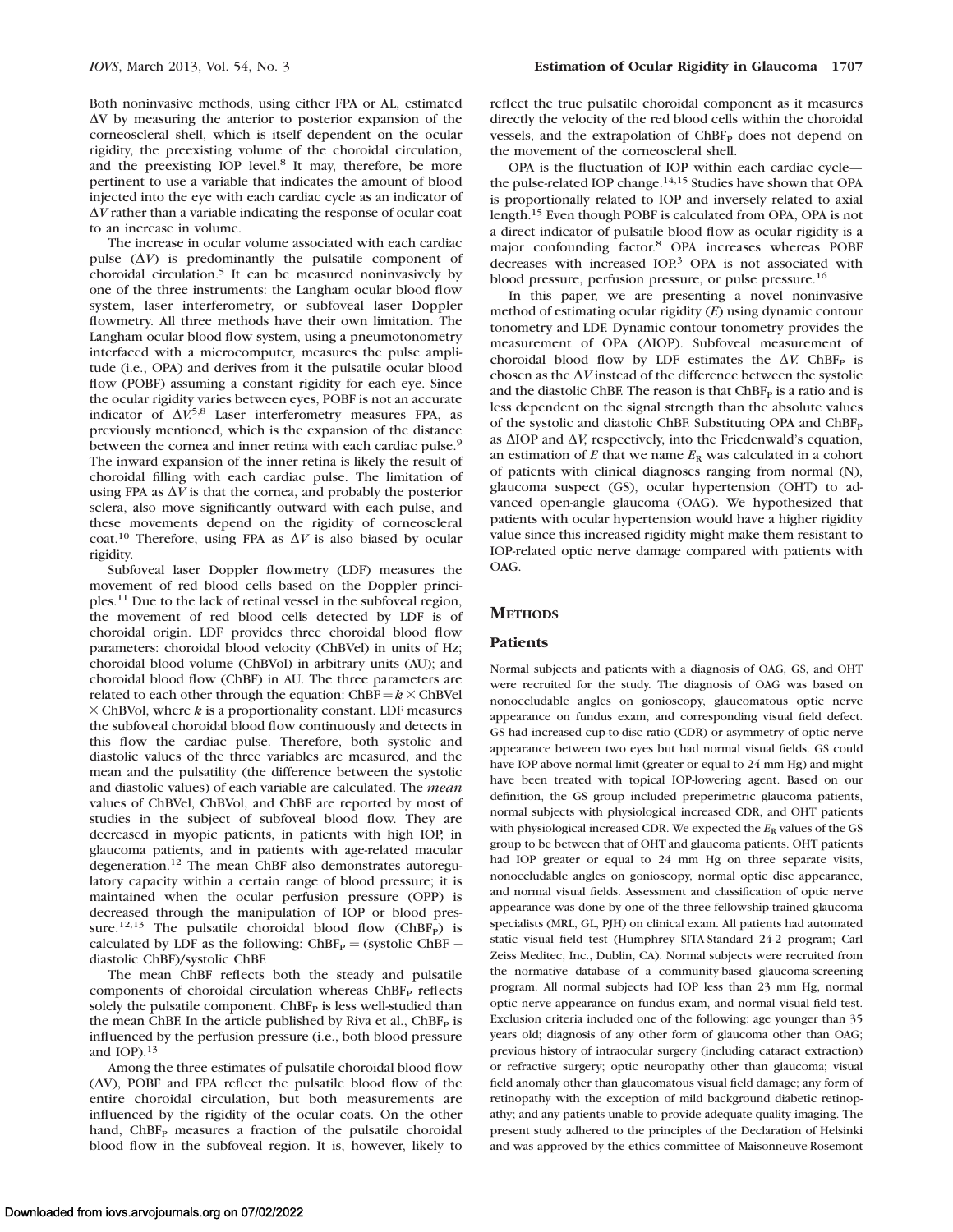| N, $N = 56$       | GS, $N = 48$      | $OAG$ , $N = 108$ | OHT, $N = 45$     | P Value |
|-------------------|-------------------|-------------------|-------------------|---------|
| $62.1 \pm 6.3$    | $59.4 \pm 8.6$    | $67.7 \pm 9.4$    | $65.6 \pm 10.8$   | < 0.001 |
| 21/35             | 16/32             | 43/65             | 22/23             | 0.59    |
| $0 \pm 0$         | $0.4 \pm 0.5$     | $1.3 \pm 0.9$     | $0.9 \pm 0.7$     | < 0.001 |
| $15.3 \pm 4$      | $20.0 \pm 7$      | $23.5 \pm 8$      | $30.0 \pm 6$      | < 0.001 |
| $16.9 \pm 4.3$    | $18.3 \pm 4.6$    | $17.4 \pm 4.5$    | $22.1 \pm 4.5$    | < 0.001 |
| $14.0 \pm 4.1$    | $16.0 \pm 3.4$    | $15.0 \pm 4.0$    | $20.0 \pm 4.0$    | < 0.001 |
| $23.5 \pm 1.6$    | $23.9 \pm 1.7$    | $23.8 \pm 1.6$    | $23.4 \pm 1.3$    | 0.07    |
| $549.3 \pm 32.3$  | $549.4 \pm 31.1$  | $533.6 \pm 36.3$  | $550.8 \pm 42.9$  | 0.006   |
|                   | $-0.51 \pm 1.76$  | $-4.26 \pm 7.66$  | $-0.35 \pm 2.19$  | < 0.001 |
| $2.9 \pm 1.6$     | $3.4 \pm 1.6$     | $2.9 \pm 1.3$     | $4.2 \pm 2.1$     | < 0.001 |
| $0.287 \pm 0.153$ | $0.323 \pm 0.130$ | $0.363 \pm 0.180$ | $0.294 \pm 0.153$ | 0.06    |
| $128 \pm 21$      | $130 \pm 30$      | $135 \pm 25$      | $137 \pm 27$      | 0.03    |
| $76.5 \pm 8.4$    | $77.3 \pm 7.3$    | $76.1 \pm 8.5$    | $77.4 \pm 7.0$    | 0.77    |
| $94.3 \pm 12.0$   | $96.5 \pm 15.2$   | $95.2 \pm 11.6$   | $97.7 \pm 11.2$   | 0.22    |
| $45.3 \pm 6.2$    | $44.9 \pm 7.4$    | $45.9 \pm 7.9$    | $42.6 \pm 6.6$    | 0.08    |
|                   |                   |                   |                   |         |

TABLE 1. Characteristics of the Four Diagnostic Groups: Normal (N), Glaucoma Suspect (GS), Open-Angle Glaucoma (OAG), and Ocular Hypertension (OHT)

IOPMax, highest recorded IOP; IOP\_DCT, intraocular pressure measured using dynamic contour tonometry; IOP\_GAT, intraocular pressure measured using Goldmann applanation tonometry.

\* Data is expressed as mean  $\pm$  SD. P value obtained via ANOVA.

† Data is expressed as median  $\pm$  IQR. P value obtained via Kruskal-Wallis test.

Research Center. All subjects were informed of the purpose of the study and gave informed consent.

Data including age, ethnicity, family history of glaucoma, medical history, and topical medications were obtained from each subject. Mean deviation (MD) of the most recent and reliable visual field testing was recorded. In one session, each subject underwent IOP measurements using both Goldmann applanation tonometry (GAT) and PASCAL dynamic contour tonometry (DCT; Ziemer Ophthalmic Systems AG, Port, Switzerland), measurement of subfoveolar choroidal blood flow using LDF (Oculix Inc., Sion, Switzerland); central corneal thickness (CCT) using standard ultrasonic pachymeter; and axial length (AL) using ultrasonic A-Scan biometry (OcuSan; Alcon Surgical Inc., Irvine, CA). All measurements were taken with each subject seated. Brachial systolic and diastolic blood pressures (SBP, DBP, respectively) were also recorded for each subject while seated using an automatic sphygmomanometer device (Welch Allyn Inc., Skaneateles Falls, NY). Mean arterial blood pressure (MAP) was calculated using the following formula:  $MAP = 2/3 DBP + 1/3 SBP$ . Mean ocular perfusion pressure (MOPP) was obtained by subtracting IOP from MAP: MOPP  $= 2/3$ (MAP) - IOP. The factor 2/3 accounts for the drop of BP in the ophthalmic circulation when subjects were seated.<sup>17</sup>

#### Ocular Pulse Amplitude

DCT is a slit-lamp-mounted, nonapplanation contact tonometer that can measure the IOP variation within each cardiac cycle.18 It displays simultaneously the mean diastolic IOP value and OPA. DCT also provides an indicator of measurement quality as Q factor. Only records with a good-quality index (Q1 or Q2) were taken into account in this study.

# Pulsatile Choroidal Blood Flow by Laser Doppler Flowmetry

The principles of LDF and its application in human subjects have been described in detail elsewhere.<sup>11</sup> Briefly, a diode laser beam (wavelength  $= 811$  nm, 60 µW at the cornea) is delivered to an undilated eye through a fundus camera (Model TRC; Topcon, Tokyo, Japan). By asking the subject to fixate at the incoming diode laser beam, the continuous laser light was projected onto the subject's foveolar region and measured the subfoveal choroidal blood flow. The diameter of the laser beam at the fundus is approximately 200 um in an emmetropic eye.

Subjects were asked to fixate at the incoming laser beam. The position of the laser was imaged on a monitor screen that enables the technician to ascertain the proper fixation of each subject. A minimum 60-second measurement of choroidal circulation was obtained. Analysis of the data was done by one of the authors (JW) using LDF software (version 2.1; Oculix Inc.). For each subject, a minimum 10 to 15 seconds of measurement was selected for analysis, choosing sequences of measurements that were relatively free of noise. The average of  $ChBF<sub>P</sub>$  was computed by the software (LDF software, version 2.1; Oculix Inc.) (Formula: ChBF<sub>P</sub> = [systolic ChBF - diastolic ChBF]/ systolic ChBF) and used in the calculation of  $E_{\rm R}$ .

#### Data Analysis

 $E_R$  was calculated to estimate the coefficient of ocular rigidity  $(E)$ according to the Friedenwald equation using OPA and ChBF<sub>P</sub>:

$$
E_R = (\log IOP_1 - \log IOP_2) / \text{ChBF}_P,\tag{2}
$$

where  $IOP_1$  and  $IOP_2$  corresponded to systolic and diastolic  $IOP$ , respectively.  $IOP_2$  was displayed automatically by DCT and  $IOP_1$  was calculated as:  $IOP_1 = IOP_2 + OPA$ . The right eye of each patient was arbitrarily selected for analysis; when the data for the right eye was missing, the data of left eye was used. The distribution of each variable was assessed prior to the statistical analysis. The ANOVA was used for variables that followed a normal distribution and the nonparametric test (Kruskal-Wallis) was used for variables that were not normally distributed. Post hoc analysis was carried out using either a t-test or Mann-Whitney  $U$  test, depending on the variable's distribution. The characteristics of the four diagnostic groups and the values of  $E_R$ between these groups were compared using the appropriate statistical tests mentioned. All parameters are given in numerical values as either median  $\pm$  IQR or mean  $\pm$  SD, depending on the statistical test used.  $E_R$ was the main outcome variable and its association with AL, MD, age, CCT, and MAP was assessed using nonparametric Spearman correlation analysis. Multiple linear regression analysis was then used to determine whether the four diagnostic groups had different  $E_R$  values while adjusting for potential confounders.

# **RESULTS**

A total of 257 subjects were included in the study: 56 N, 108 OAG, 48 GS, and 45 OHT. The average age was  $64.5 \pm 9.5$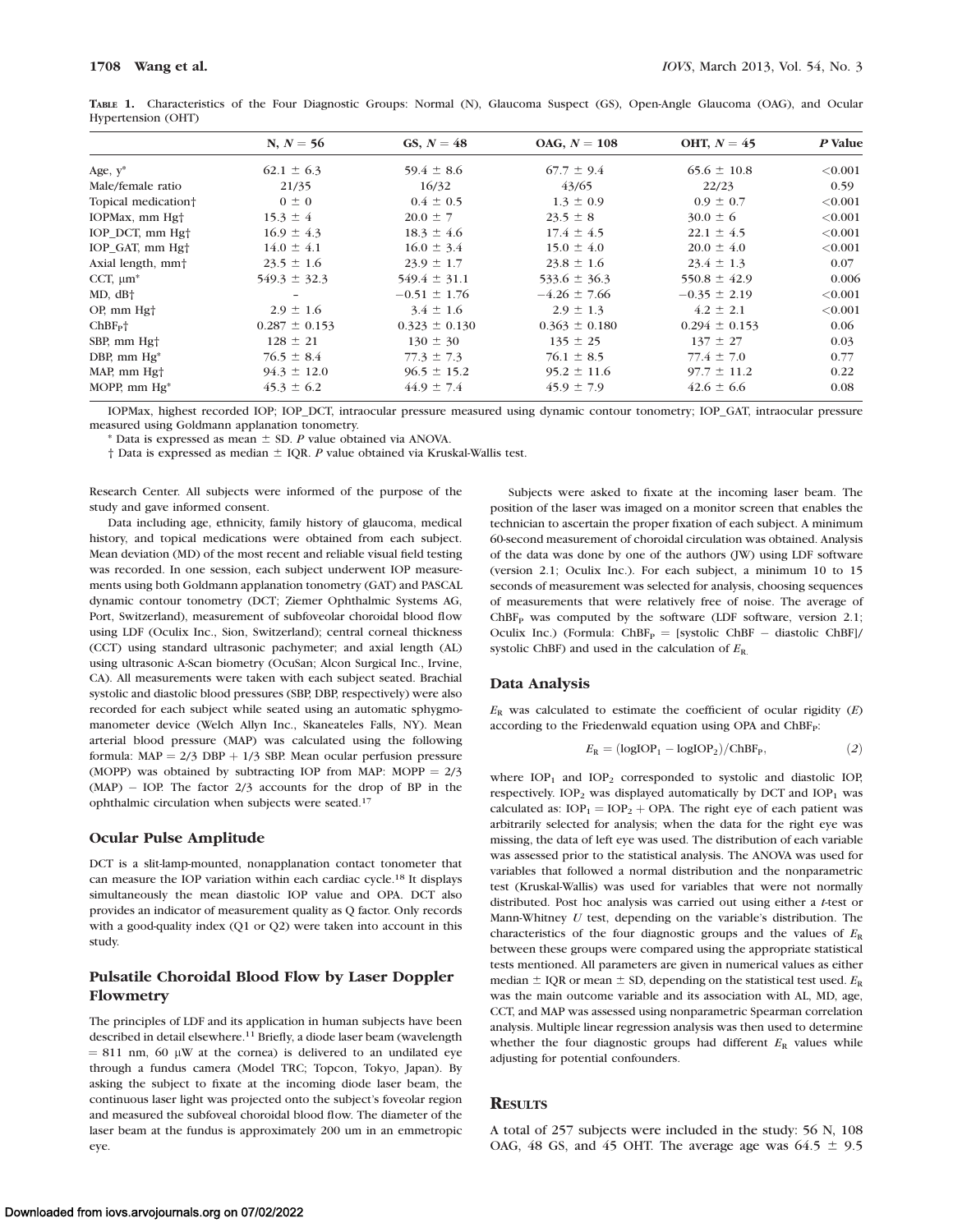

FIGURE 1. Histogram showing the distribution of  $E_R$  across the four diagnostic groups.

years. The majority of patients were Caucasians (240; 93.4%); a few were of African descent (15; 5.8%) or Asians (2; 0.8%). A portion of OAG eyes (46.3%; 50/108) never had historical IOP greater than 22 mm Hg and two patients classified as normal had IOP of 22 mm Hg. Baseline characteristics of each diagnostic group are presented in Table 1.

Sex, diastolic blood pressure, MAP, MOPP, and axial length were not significantly different between the four groups. Systolic blood pressure was higher in OHT group compared with normal subjects  $(P = 0.03)$ . OAG subjects were significantly older than the three other groups and had worse visual field group mean, MD. In both DCT- and GAT-measured IOP, OHT subjects had the highest IOP. (This was due to the fact that OHT subjects were treated less aggressively in IOP lowering compared with OAG subjects). DCT-measured IOP was not significantly different between N, GS, and OAG, whereas GAT-measured IOP showed significantly lower IOP in N compared with GS and OAG (Table 1).

The distribution of  $E_R$  followed a skewed curve (Fig. 1). Its median value across the four diagnostic groups was  $0.217 \pm$ 0.15.  $E_R$  was highest in patients with OHT (0.235  $\pm$  0.16) and lowest in patients with OAG (0.188  $\pm$  0.14), with the values of GS and N in between those two groups  $(P = 0.01$ ; Table 2). We have also subdivided the OAG group into two subgroups: one group who never had historical IOP greater than 22 mm Hg and the second group who had higher historical IOP. We have found that the  $E_R$  in the OAG with low historical IOP group was even lower than the high historical IOP OAG group (0.176  $\pm$  0.12 vs. 0.200  $\pm$  0.15), but their difference did not reach a statistical significance ( $P = 0.30$ ).

TABLE 3. Multiple Regression Analysis with Logarithmic Transformed  $E<sub>R</sub>$  as the Dependent Variable and with Diagnosis, Age, Blood Pressure, IOP, and CCT as Independent Variables

|                  | Log Transformed $E_R^*$<br><b>Standardized</b><br><b>B</b> Coefficient | P Value |
|------------------|------------------------------------------------------------------------|---------|
| Diagnostic group |                                                                        |         |
| OAG              |                                                                        |         |
| N                | 0.111                                                                  | 0.13    |
| <b>GS</b>        | 0.197                                                                  | 0.007   |
| <b>OHT</b>       | 0.288                                                                  | < 0.001 |
| Age              | $-0.028$                                                               | 0.71    |
| <b>SBP</b>       | 0.098                                                                  | 0.22    |
| <b>DBP</b>       | $-0.176$                                                               | 0.02    |
| IOP_DCT          | $-0.216$                                                               | 0.003   |
| <b>CCT</b>       | 0.077                                                                  | 0.30    |

\* The logarithmic of the original  $E_R$  data is used as the dependent variable in order to normalize the distribution of  $E_R$ .

Table 3 showed the results of multiple regression analysis using normalized  $E_R$  as the dependent variable and diagnostic group, age, SBP, DBP, IOP, and CCT as independent variables (Table 3). The regression analysis showed that the OHT group has a significantly greater  $E_R$  compared with the OAG group after controlling for the differences in age, IOP, BP, and CCT between the four groups.

 $E_R$  correlated negatively with AL in the entire cohort of patients (rho  $=$  -0.342;  $P$  < 0.001), signifying that a longer eye had a lower estimated rigidity value (Fig. 2).  $E_R$  also correlated positively with MD in the entire study population (rho =  $0.272$ ;  $P < 0.001$ ), demonstrating an association between a more elastic (less rigid) eye and worse visual field MD  $E_R$  did not correlate significantly with age ( $P = 0.56$ ) or MAP ( $P = 0.26$ ). A weak positive correlation was found between  $E_R$  and CCT (rho  $= 0.121$ ;  $P = 0.05$ ) in our cohort of patients. A weak but significant negative correlation existed between  $E_R$  and DCTmeasured IOP (rho =  $-0.161$ ;  $P = 0.01$ ) but not between  $E_R$ and GAT-measured IOP (rho =  $-0.102$ ;  $P = 0.27$ ).

#### **DISCUSSION**

We found that our new parameter,  $E_{\rm R}$ , was highest in ocular hypertensive patients and lowest in glaucoma patients, and that patients with longer axial length had lower  $E_R$  values signifying that they were more elastic. The limitation of using laser Doppler flowmetry to determine  $E_R$  is that the signal for each parameter (ChBVel, ChBVol, and ChBF) is influenced by the tissue-scattering properties. The interindividual comparison of the absolute blood flow values may not be appropriate due to this reason. This potential bias was minimized in the current study by eliminating subjects with macular diseases and by using the pulsatile ChBF (ChBF<sub>P</sub>) value, which is a ratio, instead of the systolic, diastolic, or mean ChBF. ChBF $_{\rm P}$  is measured at the subfoveal region and only reflects a small part of the pulsatile blood flow of the entire choroid, unlike FPA, which reflects the entire choroidal circulation. Our estimation

TABLE 2. The Median  $E_R$  Values according to the Four Clinical Diagnostic Groups: Normal (N), Glaucoma Suspect (GS), Open-Angle Glaucoma (OAG), and Ocular Hypertension (OHT)

|             | N, $N = 56$      | GS, $N = 48$     | $OAG, N = 108$   | OHT, $N = 45$    | P Value |
|-------------|------------------|------------------|------------------|------------------|---------|
| $E_{\rm R}$ | $0.230 \pm 0.12$ | $0.232 \pm 0.15$ | $0.188 \pm 0.14$ | $0.235 \pm 0.16$ | 0.01    |

Data is expressed as median  $\pm$  IQR. P value obtained via Kruskal-Wallis test.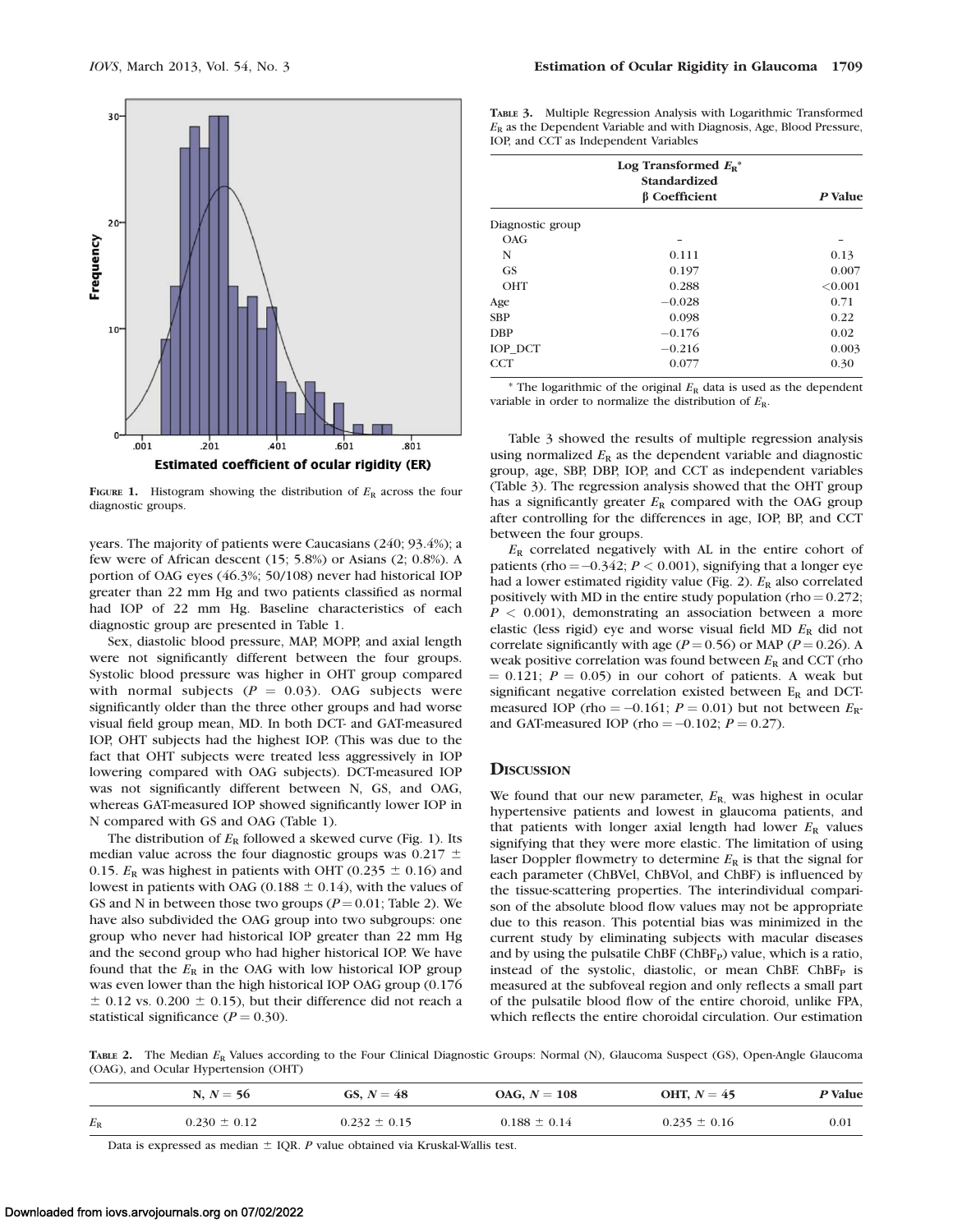

FIGURE 2. Correlation between  $E_R$  and AL (Spearman rho = -0.342; P < 0.001). The negative correlation suggests that a longer eye has lower rigidity estimated using  $E_R$ . Values were normalized using logarithmic transformation of the original  $E_R$  and axial length data.

of  $\Delta V$  using a small fraction of choroidal blood flow explains in part the disparities between the values of the estimate of E obtained in our study and those obtained by others.2–4,6,19 However, using ChBF<sub>P</sub> has other advantages as discussed in the introduction.

Regarding the reproducibility of our method of estimating  $E$ , OPA, DCT-measured IOP, and ChBF<sub>P</sub> measurements used in the calculation have been shown to be reproducible in healthy subjects and in patients with ocular diseases.<sup>20,21</sup> The reproducibility of ChBF<sub>P</sub> measurement by laser Doppler flowmetry and OPA have also been evaluated in our laboratory on a cohort of patients with open-angle glaucoma and normal control subjects: the ICC of  $ChBF<sub>P</sub>$  was 0.80 (0.65-0.89) and that of OPA was 0.84 (0.73–0.92; Descovich D, et al. IOVS 2009;50:ARVO E-Abstract 5866).

Studies have shown that the biomechanical susceptibility of the optic nerve head to IOP may be a key factor in the pathogenesis of glaucomatous optic neuropathy.<sup>22</sup> Histological studies on postmortem glaucomatous eyes have shown altered lamina cribrosa (LC) structure composition, compression, and thinning of LC compared with normal controls.<sup>23,24</sup> Studies on the movement of LC in response to increased IOP have also been performed in enucleated human eyes.<sup>25,26</sup> In addition to the finding that LC bowed posteriorly in response to IOP elevation, both studies have reported that movement of LC was mostly present in the clinically relevant range of IOPs and that a large interindividual variability in the movement of LC existed. Recently, modeling of the optic nerve head (ONH) using a finite element (FE) method has also provided insight into ONH susceptibility to IOP. Generic modeling of ONH parameterized geometrical factors and material properties were weighted for their relative impact on the deformation of ONH. Based on this model, scleral stiffness had by far the greatest impact on ONH biomechanics, ahead of LC stiffness, axial length, and IOP.<sup>1</sup> The model predicted that deformation (strain) of LC and prelaminar neural tissue decreased as the sclera stiffened and increased exponentially as the sclera became more elastic. The prediction of their model is compatible with the results of our current study where the ratio calculated according to Friedenwald's equation on ocular rigidity  $(E_R)$  is lowest in patients with glaucoma and highest in patients with ocular hypertension.

Studies on the relationship between ocular rigidity and OAG have presented contradictory results. Drance estimated scleral rigidity in vivo using Schiotz and applanation tonometries and found that ocular rigidity  $(E)$  was lower in untreated glaucoma patients compared with normal and was also lower in patients with myopia.<sup>19</sup> Noninvasive methods of estimating rigidity in vivo by Hommer and Ebneter have found that glaucoma patients had higher  $E$  compared with normal subjects.<sup>6,7</sup> In the study in enucleated eyes, Zeimer et al. found that the displacement of the optic nerve head was smaller in the more advanced glaucoma cases and was the same as normal in early stage of glaucoma.<sup>27</sup> They interpreted their results as supporting the hypothesis that increased ONH rigidity was a consequence of longstanding glaucoma. However, due to the specifics of their experimental setup and the fact that they did not measure scleral elasticity but measured the displacement of ONH relative to the scleral displacement, other interpretations of their data are possible. Recent biomechanical studies have demonstrated a hypercompliant deformation of LC and scleral canal in monkeys with early experimental glaucoma that returned to normal after a couple of weeks.<sup>28</sup> In enucleated porcine eyes, stiffening of sclera by collagen cross-linking techniques led to decreased LC and peripapillary scleral movement.<sup>29</sup> This result further supported the hypothesis proposed by FE modeling of ONH that a more elastic sclera was associated with increased strain of ONH.

Increased AL is associated with myopia. Histological studies have found that peripapillary scleral thickness as well as LC thickness was decreased in eyes with longer AL.<sup>24</sup> Active scleral remodeling following axial elongation has been shown in animal eyes.30 The results of these studies suggested that increased axial length was associated with a thinner sclera and possibly altered biomechanical properties, especially an increased viscoelasticity.31 The association between myopia and OAG could be partially explained by this change in scleral biomechanics that potentially makes the myopic ONH more prone to glaucomatous damage. In the present study, we found that increased axial length was, indeed, associated with decreased  $E_R$  measured by our technique.

Our study did not show a significant correlation between  $E_R$ and age, perhaps because our age range only included older adults. However, a number of studies have consistently shown that aging was associated with increased rigidity of the ocular coats estimated using manometric methods.<sup>4,32</sup> Histological studies have also shown altered collagen composition in the LC in older human eyes.32,33 Based on the facts that scleral stiffness increases with age and that the prevalence of OAG increases with age, a common assumption is that increased scleral stiffness may be a risk factor for OAG. However, our data indicates that  $E_R$  is lowest in glaucoma patients. One can hypothesize that increased stiffness may be a protective factor for OAG and inadequate increase in stiffness with age may predispose the individual to the development of glaucomatous optic neuropathy. This hypothesis should be tested with further studies.

The coefficient of ocular rigidity was previously shown to increase with increased baseline IOP in enucleated eyes, anesthetized rabbit eyes and healthy human subjects undergoing cataract surgery.2,3,19,34 In these studies, a large range of IOP—ranging from 15 to 55 mm Hg—was artificially increased and a change in the shape of pressure-volume relationship (i.e., an increase in E) was observed as IOP increased. The weak but negative relationship between  $E_R$  and IOP observed in our study could be due to the fact that we have a much narrower range of IOP. Most of our patients had IOP ranging from 12 mm Hg to 24 mm Hg (mean  $\pm$  2 SD) with less than 10 subjects who had IOP greater than  $25$  mm Hg. In two studies estimating  $E$  in